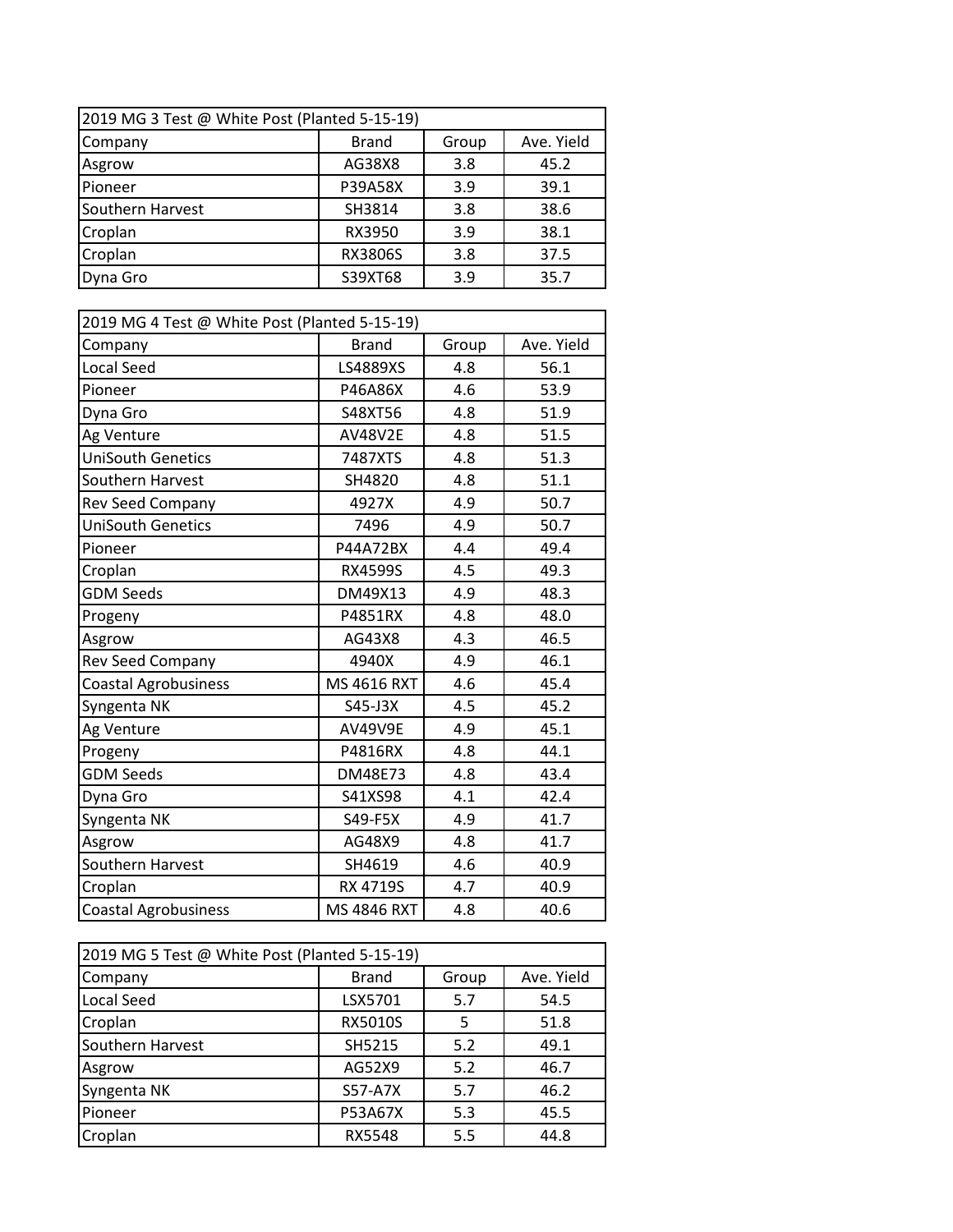| Southern Harvest            | SH5120             | 5.1 | 44.5 |
|-----------------------------|--------------------|-----|------|
| Dyna Gro                    | S52RS86            | 5.2 | 43.9 |
| Ag Venture                  | <b>AV57V5X</b>     | 5.7 | 43.5 |
| Asgrow                      | AG56X8             | 5.6 | 43.1 |
| <b>Coastal Agrobusiness</b> | <b>MS 5398 RXT</b> | 5.3 | 42.8 |
| Ag Venture                  | <b>AV56W6R</b>     | 5.6 | 42.6 |
| Syngenta NK                 | S53-F7X            | 5.3 | 41.4 |
| Progeny                     | <b>P5016RXS</b>    | 5   | 40.5 |
| <b>UniSouth Genetics</b>    | 7568XT             | 5.6 | 40.2 |
| Local Seed                  | <b>LS5588X</b>     | 5.5 | 38.0 |
| Pioneer                     | <b>P52A26R</b>     | 5.2 | 37.5 |
| <b>Rev Seed Company</b>     | 5659X              | 5.6 | 37.1 |
| <b>Rev Seed Company</b>     | 5190E              | 5.1 | 36.9 |
| <b>Coastal Agrobusiness</b> | <b>MS 5607 RXT</b> | 5.6 | 36.6 |
| <b>UniSouth Genetics</b>    | 7529XT             | 5.2 | 36.1 |
| Progeny                     | <b>P5688RX</b>     | 5.6 | 35.9 |
| Dyna Gro                    | S56XT99            | 5.6 | 35.5 |

| 2019 MG 6 Test @ White Post (Planted 5-16-19) |                    |       |            |  |  |  |
|-----------------------------------------------|--------------------|-------|------------|--|--|--|
| Company                                       | <b>Brand</b>       | Group | Ave. Yield |  |  |  |
| <b>Coastal Agrobusiness</b>                   | <b>MS 6208 RXT</b> | 6.2   | 41.5       |  |  |  |
| Southern Harvest                              | SH6815             | 6.8   | 40.8       |  |  |  |
| Syngenta NK                                   | S61-M2X            | 6.1   | 40.6       |  |  |  |
| Progeny                                       | P6461RX            | 6.4   | 38.1       |  |  |  |
| Pioneer                                       | 63A47X             | 6.3   | 37.6       |  |  |  |
| <b>UniSouth Genetics</b>                      | 7698XT             | 6.9   | 36.5       |  |  |  |
| Dyna Gro                                      | S62XT09            | 6.2   | 36.5       |  |  |  |
| Asgrow                                        | AG64X8             | 6.4   | 36.2       |  |  |  |
| Southern Harvest                              | SH6515             | 6.5   | 36.0       |  |  |  |
| Syngenta NK                                   | S69-P9X            | 6.9   | 35.5       |  |  |  |
| <b>Local Seed</b>                             | LSX6501XS          | 6.5   | 34.0       |  |  |  |
| Progeny                                       | P6722RXS           | 6.7   | 29.8       |  |  |  |

| 2019 MG 7 Test @ White Post (Planted 5-16-19)  |                    |     |      |  |  |  |
|------------------------------------------------|--------------------|-----|------|--|--|--|
| Ave. Yield<br><b>Brand</b><br>Company<br>Group |                    |     |      |  |  |  |
| <b>Rev Seed Company</b>                        | 7100X              | 7.1 | 34.4 |  |  |  |
| Southern Harvest                               | SH7418             | 7.4 | 31.7 |  |  |  |
| Progeny                                        | P7082RX            | ⇁   | 31.5 |  |  |  |
| <b>Coastal Agrobusiness</b>                    | <b>MS 7057 RXT</b> |     | 29.5 |  |  |  |
| Asgrow                                         | AG74X8             | 7.4 | 24.3 |  |  |  |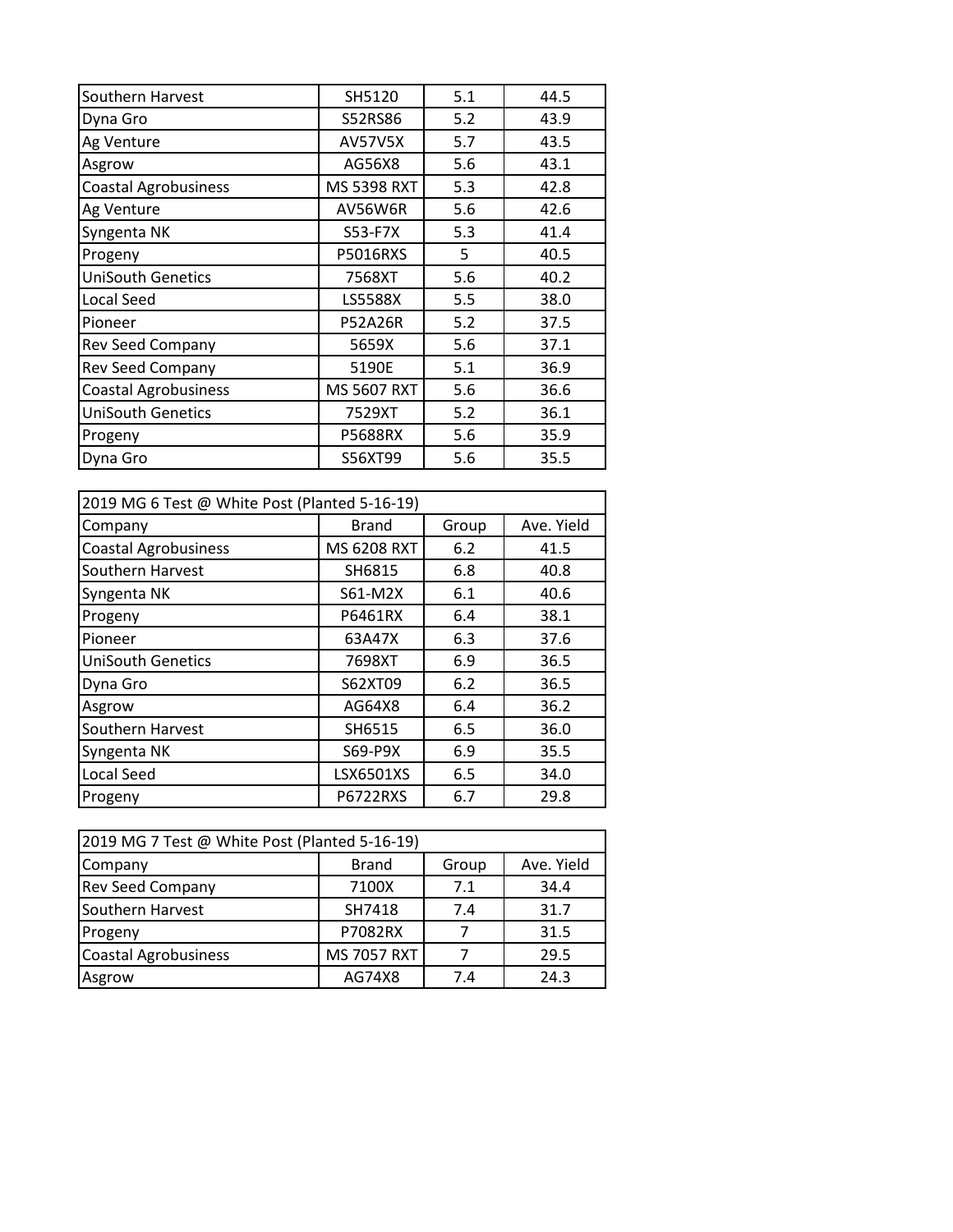| 2019 Haslin Farms MG 3 Soybean Variety Trial (Planted 6-3-19) |   |                  |                |       |            |
|---------------------------------------------------------------|---|------------------|----------------|-------|------------|
| Entry#                                                        |   | MG Test Company  | <b>Brand</b>   | Group | Ave. Yield |
| $3 - 06$                                                      | 3 | Croplan          | RX3950         | 3.9   | 64.1       |
| $3 - 02$                                                      | 3 | Dyna Gro         | S39XT68        | 3.9   | 63.2       |
| $3 - 04$                                                      | 3 | Southern Harvest | SH3814         | 3.8   | 62.5       |
| $3 - 03$                                                      | 3 | Pioneer          | P39A58X        | 3.9   | 61.8       |
| $3 - 05$                                                      | 3 | Croplan          | <b>RX3806S</b> | 3.8   | 58.2       |
| $3 - 01$                                                      | 3 | Asgrow           | AG38X8         | 3.8   | 57.9       |

| 2019 Haslin Farms MG 4 Soybean Variety Trial (Planted 6-3-19) |                |                             |                 |       |            |
|---------------------------------------------------------------|----------------|-----------------------------|-----------------|-------|------------|
| Entry#                                                        | MG Test        | Company                     | <b>Brand</b>    | Group | Ave. Yield |
| $4 - 7$                                                       | 4              | Pioneer                     | P46A86X         | 4.6   | 60.2       |
| $4 - 9$                                                       | 4              | Dyna Gro                    | S48XT56         | 4.8   | 57.8       |
| $4 - 5$                                                       | 4              | Syngenta NK                 | S45-J3X         | 4.5   | 56.9       |
| $4 - 01$                                                      | 4              | Dyna Gro                    | S41XS98         | 4.1   | 56.1       |
| $4 - 3$                                                       | 4              | Asgrow                      | AG43X8          | 4.3   | 56.0       |
| $4 - 17$                                                      | 4              | Rev Seed Company            | 4927X           | 4.9   | 55.5       |
| $4 - 26$                                                      | 4              | <b>GDM Seeds</b>            | DM48E73         | 4.8   | 55.4       |
| $4 - 11$                                                      | 4              | <b>UniSouth Genetics</b>    | 7487XTS         | 4.8   | 55.2       |
| $4 - 13$                                                      | 4              | Progeny                     | P4851RX         | 4.8   | 54.9       |
| $4 - 20$                                                      | 4              | Syngenta NK                 | S49-F5X         | 4.9   | 53.5       |
| $4 - 14$                                                      | 4              | Asgrow                      | AG48X9          | 4.8   | 53.4       |
| $4 - 6$                                                       | 4              | <b>Coastal Agrobusiness</b> | MS 4616 RXT     | 4.6   | 53.2       |
| $4 - 4$                                                       | $\overline{4}$ | Pioneer                     | P44A72BX        | 4.4   | 53.0       |
| $4 - 21$                                                      | 4              | Southern Harvest            | SH4820          | 4.8   | 52.7       |
| $4 - 25$                                                      | 4              | Croplan                     | <b>RX4599S</b>  | 4.5   | 52.3       |
| $4 - 16$                                                      | 4              | Rev Seed Company            | 4940X           | 4.9   | 52.3       |
| $4 - 24$                                                      | 4              | Croplan                     | RX 4719S        | 4.7   | 52.0       |
| $4 - 8$                                                       | 4              | <b>Coastal Agrobusiness</b> | MS 4846 RXT     | 4.8   | 51.9       |
| $4 - 22$                                                      | 4              | Southern Harvest            | SH4619          | 4.6   | 51.4       |
| $4 - 27$                                                      | 4              | <b>GDM Seeds</b>            | DM49X13         | 4.9   | 50.9       |
| $4 - 19$                                                      | $\overline{4}$ | <b>UniSouth Genetics</b>    | 7496            | 4.9   | 50.9       |
| $4 - 18$                                                      | 4              | Ag Venture                  | <b>AV49V9E</b>  | 4.9   | 50.7       |
| $4 - 12$                                                      | 4              | Progeny                     | P4816RX         | 4.8   | 50.0       |
| $4 - 15$                                                      | 4              | Local Seed                  | <b>LS4889XS</b> | 4.8   | 49.0       |
| $4 - 10$                                                      | 4              | Ag Venture                  | <b>AV48V2E</b>  | 4.8   | 48.6       |

| 2019 Haslin Farms MG 5 Soybean Variety Trial (Planted 6-5-19) |   |                             |                    |       |            |
|---------------------------------------------------------------|---|-----------------------------|--------------------|-------|------------|
| Entry#                                                        |   | MG Test Company             | <b>Brand</b>       | Group | Ave. Yield |
| $5 - 24$                                                      | 5 | Croplan                     | <b>RX5010S</b>     | 5     | 58.1       |
| $5 - 04$                                                      | 5 | Dyna Gro                    | S52RS86            | 5.2   | 57.1       |
| $5 - 18$                                                      | 5 | Asgrow                      | AG56X8             | 5.6   | 55.3       |
| $5 - 06$                                                      | 5 | Pioneer                     | <b>P52A26R</b>     | 5.2   | 55.0       |
| $5 - 12$                                                      | 5 | <b>Coastal Agrobusiness</b> | <b>MS 5607 RXT</b> | 5.6   | 54.5       |
| $5 - 10$                                                      | 5 | Syngenta NK                 | S53-F7X            | 5.3   | 54.1       |
| $5 - 08$                                                      | 5 | <b>Coastal Agrobusiness</b> | <b>MS 5398 RXT</b> | 5.3   | 53.6       |
| $5 - 07$                                                      | 5 | Asgrow                      | AG52X9             | 5.2   | 53.0       |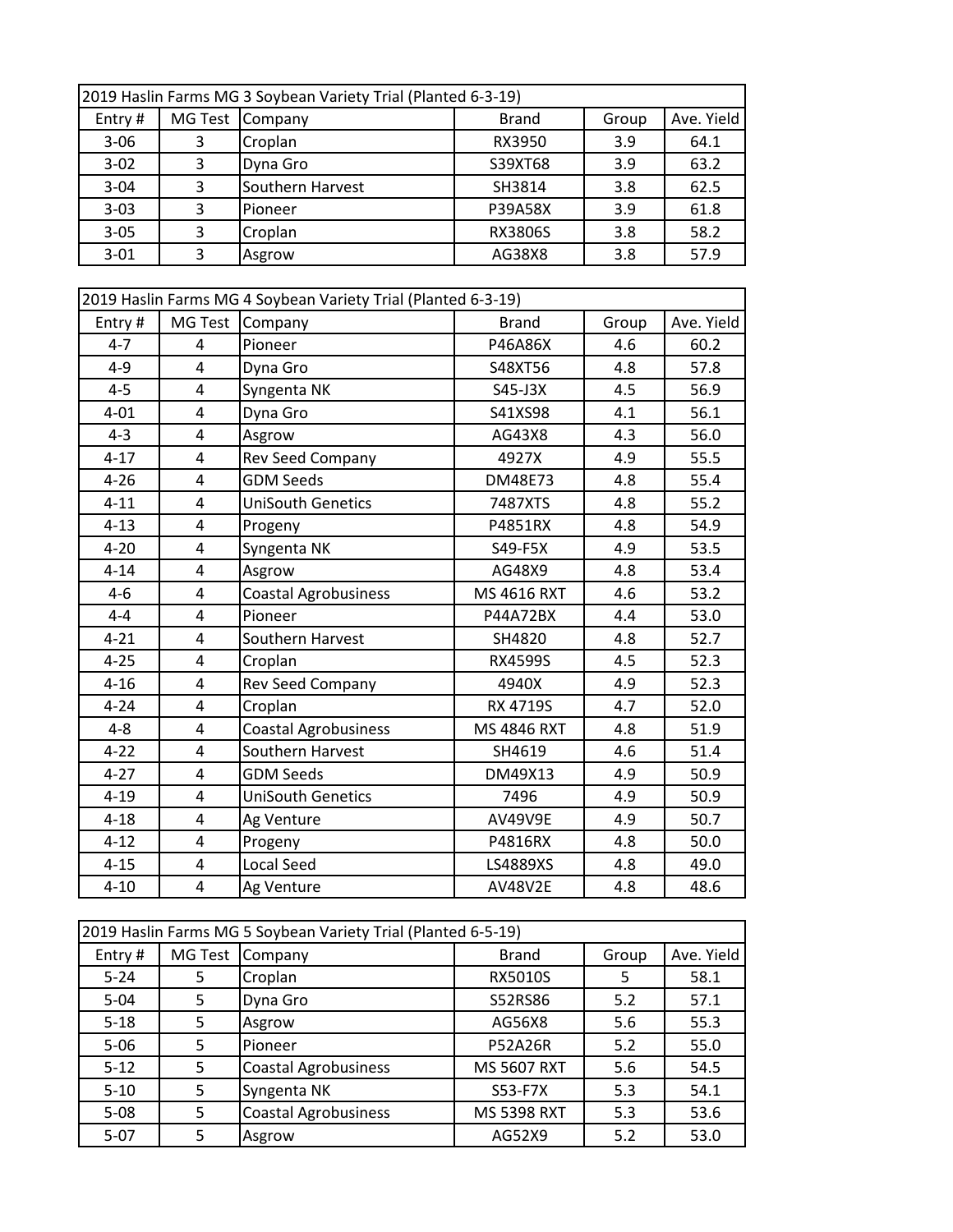| $5 - 05$ | 5 | <b>UniSouth Genetics</b> | 7529XT          | 5.2 | 51.7 |
|----------|---|--------------------------|-----------------|-----|------|
| $5 - 01$ | 5 | Progeny                  | <b>P5016RXS</b> | 5   | 51.3 |
| $5 - 17$ | 5 | Progeny                  | <b>P5688RX</b>  | 5.6 | 50.8 |
| $5 - 21$ | 5 | Local Seed               | LSX5701         | 5.7 | 50.6 |
| $5 - 14$ | 5 | <b>Rev Seed Company</b>  | 5659X           | 5.6 | 49.7 |
| $5 - 19$ | 5 | Ag Venture               | <b>AV57V5X</b>  | 5.7 | 49.6 |
| $5 - 23$ | 5 | Southern Harvest         | SH5215          | 5.2 | 49.2 |
| $5 - 02$ | 5 | <b>Rev Seed Company</b>  | 5190E           | 5.1 | 49.0 |
| $5 - 25$ | 5 | Croplan                  | <b>RX5548</b>   | 5.5 | 48.8 |
| $5 - 11$ | 5 | <b>Local Seed</b>        | LS5588X         | 5.5 | 48.5 |
| $5 - 16$ | 5 | <b>UniSouth Genetics</b> | 7568XT          | 5.6 | 47.7 |
| $5 - 22$ | 5 | Southern Harvest         | SH5120          | 5.1 | 46.3 |
| $5 - 20$ | 5 | Syngenta NK              | S57-A7X         | 5.7 | 46.1 |
| $5 - 09$ | 5 | Pioneer                  | P53A67X         | 5.3 | 45.6 |
| $5 - 15$ | 5 | Ag Venture               | <b>AV56W6R</b>  | 5.6 | 44.7 |
| $5 - 13$ | 5 | Dyna Gro                 | S56XT99         | 5.6 | 43.8 |

| 2019 Haslin Farms MG 6 Soybean Variety Trial (Planted 6-5-19) |         |                             |                    |       |            |
|---------------------------------------------------------------|---------|-----------------------------|--------------------|-------|------------|
| Entry#                                                        | MG Test | Company                     | <b>Brand</b>       | Group | Ave. Yield |
| $6 - 08$                                                      | 6       | <b>UniSouth Genetics</b>    | 7698XT             | 6.9   | 45.2       |
| $6 - 09$                                                      | 6       | Syngenta NK                 | S69-P9X            | 6.9   | 44.6       |
| $6 - 11$                                                      | 6       | <b>Southern Harvest</b>     | SH6515             | 6.5   | 44.3       |
| $6 - 01$                                                      | 6       | Syngenta NK                 | S61-M2X            | 6.1   | 42.8       |
| $6 - 04$                                                      | 6       | Progeny                     | P6461RX            | 6.4   | 42.3       |
| $6 - 02$                                                      | 6       | <b>Coastal Agrobusiness</b> | <b>MS 6208 RXT</b> | 6.2   | 41.5       |
| $6 - 07$                                                      | 6       | Progeny                     | <b>P6722RXS</b>    | 6.7   | 41.2       |
| $6 - 06$                                                      | 6       | <b>Local Seed</b>           | LSX6501XS          | 6.5   | 40.2       |
| $6 - 10$                                                      | 6       | <b>Southern Harvest</b>     | SH6815             | 6.8   | 38.2       |
| $6 - 05$                                                      | 6       | Asgrow                      | AG64X8             | 6.4   | 37.0       |
| $6 - 12$                                                      | 6       | Pioneer                     | 63A47X             | 6.3   | 34.7       |
| $6 - 03$                                                      | 6       | Dyna Gro                    | S62XT09            | 6.2   | 29.5       |

| [2019 Haslin Farms MG 7 Soybean Variety Trial (Planted 6-5-19) |  |                             |                    |       |            |
|----------------------------------------------------------------|--|-----------------------------|--------------------|-------|------------|
| Entry #                                                        |  | MG Test Company             | <b>Brand</b>       | Group | Ave. Yield |
| $7 - 02$                                                       |  | Progeny                     | P7082RX            |       | 43.2       |
| $7 - 04$                                                       |  | Asgrow                      | AG74X8             | 7.4   | 42.4       |
| $7 - 01$                                                       |  | <b>Coastal Agrobusiness</b> | <b>MS 7057 RXT</b> |       | 39.1       |
| $7 - 03$                                                       |  | <b>Rev Seed Company</b>     | 7100X              | 7.1   | 33.0       |
| $7 - 05$                                                       |  | Southern Harvest            | SH7418             | 7.4   | 30.3       |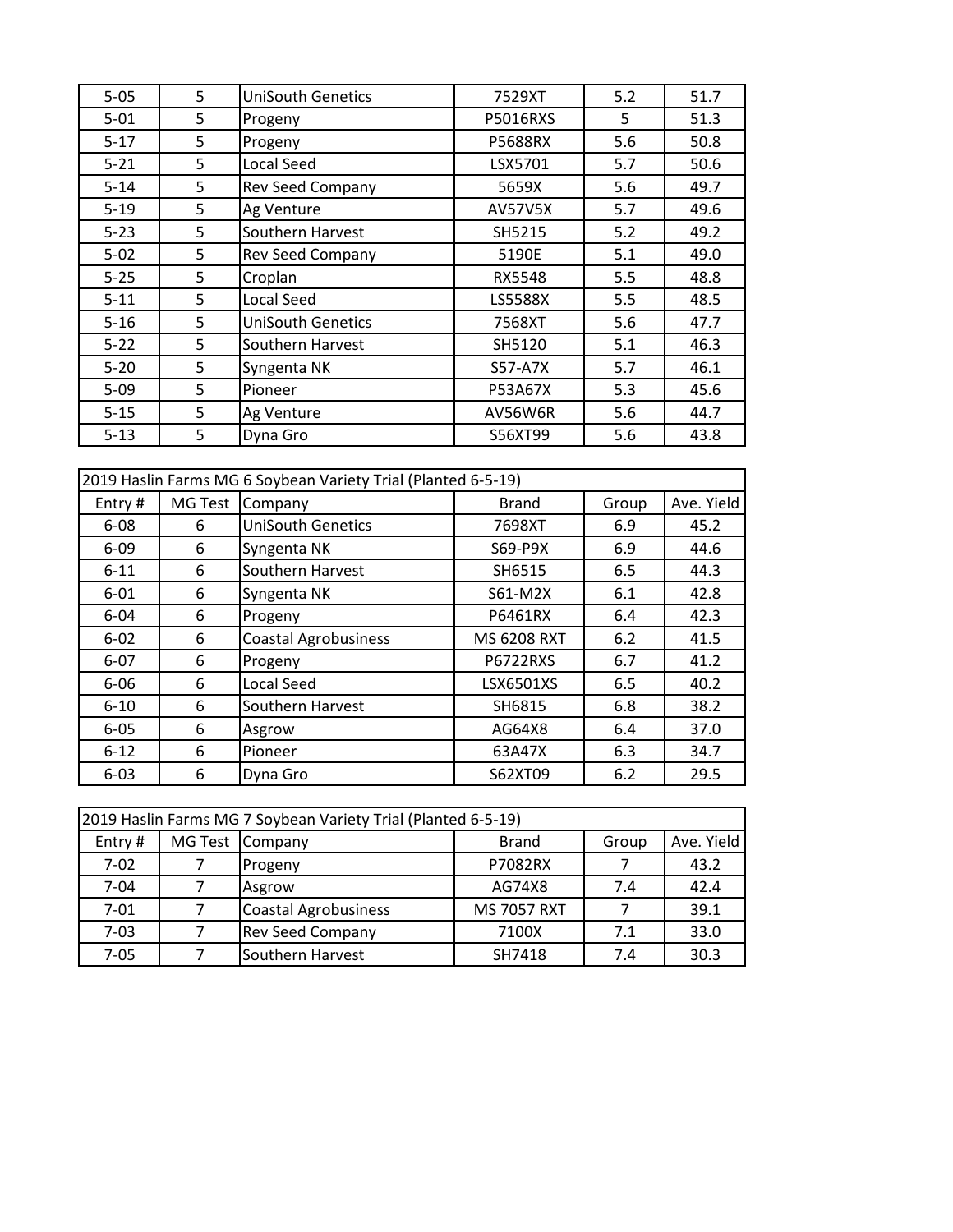| Entry#<br><b>MG Test</b><br>Ave. Yield<br>Company<br><b>Brand</b><br>Group<br>3<br>$3 - 02$<br>Dyna Gro<br>S39XT68<br>3.9<br>95.9<br>3<br>$3 - 04$<br>Southern Harvest<br>3.8<br>94.5<br>SH3814<br>3<br>92.7<br>$3 - 03$<br>Pioneer<br>P39A58X<br>3.9<br>3<br>$3 - 05$<br>3.8<br>RX3806S<br>92.0<br>Croplan<br>3<br>$3 - 01$<br>AG38X8<br>3.8<br>90.9<br>Asgrow<br>3<br>$3 - 06$<br>Croplan<br>3.9<br>87.0<br>RX3950<br>2019 Fairfield MG 4 Soybean Variety Trial (Planted 5-1-19)<br><b>MG Test</b><br><b>Brand</b><br>Ave. Yield<br>Entry#<br>Company<br>Group<br>$4 - 7$<br>4<br>Pioneer<br>P46A86X<br>4.6<br>91.8<br>4<br>88.5<br>$4 - 01$<br>S41XS98<br>4.1<br>Dyna Gro<br>$4 - 3$<br>$\overline{\mathbf{4}}$<br>AG43X8<br>86.8<br>4.3<br>Asgrow<br>$\overline{\mathbf{4}}$<br>$4 - 17$<br>Rev Seed Company<br>4927X<br>4.9<br>84.5<br>$4 - 5$<br>$\overline{\mathbf{4}}$<br>$S45-J3X$<br>4.5<br>79.6<br>Syngenta NK<br>$4 - 26$<br>$\overline{4}$<br><b>GDM Seeds</b><br>78.7 |
|-------------------------------------------------------------------------------------------------------------------------------------------------------------------------------------------------------------------------------------------------------------------------------------------------------------------------------------------------------------------------------------------------------------------------------------------------------------------------------------------------------------------------------------------------------------------------------------------------------------------------------------------------------------------------------------------------------------------------------------------------------------------------------------------------------------------------------------------------------------------------------------------------------------------------------------------------------------------------------------|
|                                                                                                                                                                                                                                                                                                                                                                                                                                                                                                                                                                                                                                                                                                                                                                                                                                                                                                                                                                                     |
|                                                                                                                                                                                                                                                                                                                                                                                                                                                                                                                                                                                                                                                                                                                                                                                                                                                                                                                                                                                     |
|                                                                                                                                                                                                                                                                                                                                                                                                                                                                                                                                                                                                                                                                                                                                                                                                                                                                                                                                                                                     |
|                                                                                                                                                                                                                                                                                                                                                                                                                                                                                                                                                                                                                                                                                                                                                                                                                                                                                                                                                                                     |
|                                                                                                                                                                                                                                                                                                                                                                                                                                                                                                                                                                                                                                                                                                                                                                                                                                                                                                                                                                                     |
|                                                                                                                                                                                                                                                                                                                                                                                                                                                                                                                                                                                                                                                                                                                                                                                                                                                                                                                                                                                     |
|                                                                                                                                                                                                                                                                                                                                                                                                                                                                                                                                                                                                                                                                                                                                                                                                                                                                                                                                                                                     |
|                                                                                                                                                                                                                                                                                                                                                                                                                                                                                                                                                                                                                                                                                                                                                                                                                                                                                                                                                                                     |
|                                                                                                                                                                                                                                                                                                                                                                                                                                                                                                                                                                                                                                                                                                                                                                                                                                                                                                                                                                                     |
|                                                                                                                                                                                                                                                                                                                                                                                                                                                                                                                                                                                                                                                                                                                                                                                                                                                                                                                                                                                     |
|                                                                                                                                                                                                                                                                                                                                                                                                                                                                                                                                                                                                                                                                                                                                                                                                                                                                                                                                                                                     |
|                                                                                                                                                                                                                                                                                                                                                                                                                                                                                                                                                                                                                                                                                                                                                                                                                                                                                                                                                                                     |
|                                                                                                                                                                                                                                                                                                                                                                                                                                                                                                                                                                                                                                                                                                                                                                                                                                                                                                                                                                                     |
|                                                                                                                                                                                                                                                                                                                                                                                                                                                                                                                                                                                                                                                                                                                                                                                                                                                                                                                                                                                     |
|                                                                                                                                                                                                                                                                                                                                                                                                                                                                                                                                                                                                                                                                                                                                                                                                                                                                                                                                                                                     |
| DM48E73<br>4.8                                                                                                                                                                                                                                                                                                                                                                                                                                                                                                                                                                                                                                                                                                                                                                                                                                                                                                                                                                      |
| $4 - 6$<br>4<br><b>Coastal Agrobusiness</b><br>MS 4616 RXT<br>4.6<br>77.4                                                                                                                                                                                                                                                                                                                                                                                                                                                                                                                                                                                                                                                                                                                                                                                                                                                                                                           |
| $4 - 14$<br>4<br>AG48X9<br>4.8<br>76.9<br>Asgrow                                                                                                                                                                                                                                                                                                                                                                                                                                                                                                                                                                                                                                                                                                                                                                                                                                                                                                                                    |
| 76.7<br>$4 - 9$<br>$\overline{4}$<br>S48XT56<br>4.8<br>Dyna Gro                                                                                                                                                                                                                                                                                                                                                                                                                                                                                                                                                                                                                                                                                                                                                                                                                                                                                                                     |
| $4 - 4$<br>76.2<br>4<br>Pioneer<br>P44A72BX<br>4.4                                                                                                                                                                                                                                                                                                                                                                                                                                                                                                                                                                                                                                                                                                                                                                                                                                                                                                                                  |
| 75.8<br>$4 - 13$<br>4<br>P4851RX<br>4.8<br>Progeny                                                                                                                                                                                                                                                                                                                                                                                                                                                                                                                                                                                                                                                                                                                                                                                                                                                                                                                                  |
| $\overline{\mathbf{4}}$<br><b>Coastal Agrobusiness</b><br>75.3<br>$4 - 8$<br>MS 4846 RXT<br>4.8                                                                                                                                                                                                                                                                                                                                                                                                                                                                                                                                                                                                                                                                                                                                                                                                                                                                                     |
| $\overline{\mathbf{4}}$<br>$4 - 24$<br>74.9<br>Croplan<br>RX 4719S<br>4.7                                                                                                                                                                                                                                                                                                                                                                                                                                                                                                                                                                                                                                                                                                                                                                                                                                                                                                           |
| $4 - 18$<br>4<br>74.4<br><b>AV49V9E</b><br>4.9<br>Ag Venture                                                                                                                                                                                                                                                                                                                                                                                                                                                                                                                                                                                                                                                                                                                                                                                                                                                                                                                        |
| $4 - 19$<br>4<br><b>UniSouth Genetics</b><br>7496<br>4.9<br>74.3                                                                                                                                                                                                                                                                                                                                                                                                                                                                                                                                                                                                                                                                                                                                                                                                                                                                                                                    |
| $4 - 15$<br>$\overline{\mathbf{4}}$<br><b>Local Seed</b><br>LS4889XS<br>74.3<br>4.8                                                                                                                                                                                                                                                                                                                                                                                                                                                                                                                                                                                                                                                                                                                                                                                                                                                                                                 |
| $4 - 21$<br>$\overline{4}$<br>72.8<br>Southern Harvest<br>SH4820<br>4.8                                                                                                                                                                                                                                                                                                                                                                                                                                                                                                                                                                                                                                                                                                                                                                                                                                                                                                             |
| 4<br>$4 - 11$<br>7487XTS<br>4.8<br>72.0<br><b>UniSouth Genetics</b>                                                                                                                                                                                                                                                                                                                                                                                                                                                                                                                                                                                                                                                                                                                                                                                                                                                                                                                 |
| $4 - 25$<br>$\overline{4}$<br>RX4599S<br>4.5<br>71.6<br>Croplan                                                                                                                                                                                                                                                                                                                                                                                                                                                                                                                                                                                                                                                                                                                                                                                                                                                                                                                     |
| $4 - 20$<br>4<br>Syngenta NK<br>70.9<br>S49-F5X<br>4.9                                                                                                                                                                                                                                                                                                                                                                                                                                                                                                                                                                                                                                                                                                                                                                                                                                                                                                                              |
| $\overline{4}$<br>$4 - 22$<br>Southern Harvest<br>SH4619<br>4.6<br>69.2                                                                                                                                                                                                                                                                                                                                                                                                                                                                                                                                                                                                                                                                                                                                                                                                                                                                                                             |
| $4 - 12$<br>65.8<br>4<br>P4816RX<br>4.8<br>Progeny                                                                                                                                                                                                                                                                                                                                                                                                                                                                                                                                                                                                                                                                                                                                                                                                                                                                                                                                  |
| $4 - 16$<br>4<br>Rev Seed Company<br>4940X<br>63.6<br>4.9                                                                                                                                                                                                                                                                                                                                                                                                                                                                                                                                                                                                                                                                                                                                                                                                                                                                                                                           |
| $4 - 10$<br>4<br>Ag Venture<br><b>AV48V2E</b><br>60.4<br>4.8                                                                                                                                                                                                                                                                                                                                                                                                                                                                                                                                                                                                                                                                                                                                                                                                                                                                                                                        |

| 2019 Fairfield MG 5 Soybean Variety Trial (Planted 5-1-19) |                |                             |                    |       |            |  |  |  |
|------------------------------------------------------------|----------------|-----------------------------|--------------------|-------|------------|--|--|--|
| Entry#                                                     | <b>MG Test</b> | Company                     | <b>Brand</b>       | Group | Ave. Yield |  |  |  |
| $5 - 06$                                                   | 5              | Pioneer                     | <b>P52A26R</b>     | 5.2   | 72.2       |  |  |  |
| $5 - 08$                                                   | 5              | <b>Coastal Agrobusiness</b> | <b>MS 5398 RXT</b> | 5.3   | 65.6       |  |  |  |
| $5 - 09$                                                   | 5              | Pioneer                     | P53A67X            | 5.3   | 64.6       |  |  |  |
| $5 - 04$                                                   | 5.             | Dyna Gro                    | S52RS86            | 5.2   | 63.7       |  |  |  |
| $5 - 24$                                                   | 5              | Croplan                     | RX5010S            | 5     | 62.6       |  |  |  |
| $5 - 15$                                                   | 5              | Ag Venture                  | AV56W6R            | 5.6   | 60.9       |  |  |  |
| $5-07$                                                     | 5              | Asgrow                      | AG52X9             | 5.2   | 60.9       |  |  |  |
| $5 - 13$                                                   | 5              | Dyna Gro                    | S56XT99            | 5.6   | 59.7       |  |  |  |
| $5 - 05$                                                   | 5              | <b>UniSouth Genetics</b>    | 7529XT             | 5.2   | 59.6       |  |  |  |